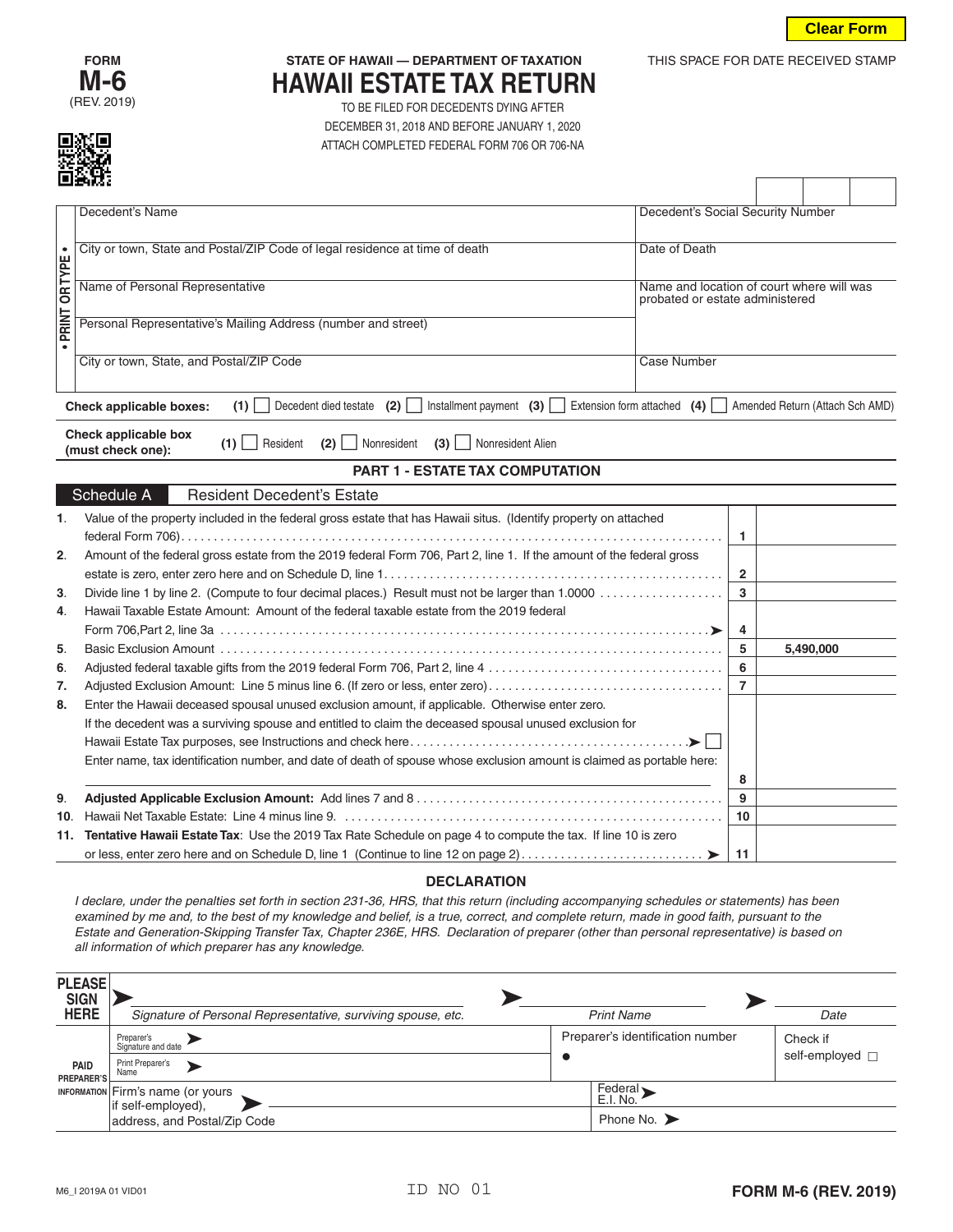**Estate of Decedent's Social Security Number** 

|     |                                                                                                                                                                                                                                | $12 \,$        |           |
|-----|--------------------------------------------------------------------------------------------------------------------------------------------------------------------------------------------------------------------------------|----------------|-----------|
|     |                                                                                                                                                                                                                                | 13             |           |
| 14. |                                                                                                                                                                                                                                | 14             |           |
| 15. |                                                                                                                                                                                                                                | 15             |           |
|     | 16. Hawaii Estate Tax: Line 11 minus line 15. If line 16 is zero or less, enter zero here and on Schedule D, line 1                                                                                                            | 16             |           |
|     | Schedule B<br>Nonresident Decedent's Estate                                                                                                                                                                                    |                |           |
| 1.  | Value of the property included in the federal gross estate that has Hawaii situs. (Identify property on attached                                                                                                               |                |           |
|     | federal Form 706) If decedent was a nonresident and the decedent's state of residency has a reciprocity                                                                                                                        |                |           |
|     | agreement or statutory provision that exempts Hawaii residents from the death taxes imposed by that state, enter                                                                                                               |                |           |
|     | zero here. Enter the name of the state here example and the state of the state here and the state of the state here in the state here is a state here in the state here is a state here is a state here is a state here is a s | 1.             |           |
| 2.  | Amount of the federal gross estate from the 2019 federal Form 706, Part 2, line 1. If the amount of the federal                                                                                                                |                |           |
|     |                                                                                                                                                                                                                                | $\overline{2}$ |           |
| 3.  | Divide line 1 by line 2. (Compute to four decimal places.) Result must not be larger than 1.0000                                                                                                                               | 3              |           |
| 4.  | Amount of the federal taxable estate from the 2019 federal Form 706, Part 2, line 3a                                                                                                                                           | 4              |           |
| 5.  |                                                                                                                                                                                                                                | 5              |           |
| 6.  |                                                                                                                                                                                                                                | 6              | 5,490,000 |
| 7.  |                                                                                                                                                                                                                                | $\overline{7}$ |           |
| 8.  | Adjusted Exclusion Amount: Line 6 minus line 7. (If zero or less, enter zero)                                                                                                                                                  | 8              |           |
| 9.  |                                                                                                                                                                                                                                | 9              |           |
| 10. | Enter the Hawaii deceased spousal unused exclusion amount, if applicable. Otherwise enter zero.                                                                                                                                |                |           |
|     | If the decedent was a surviving spouse and entitled to claim the deceased spousal unused exclusion for                                                                                                                         |                |           |
|     |                                                                                                                                                                                                                                |                |           |
|     | Enter name, tax identification number, and date of death of spouse whose exclusion amount is claimed as portable here:                                                                                                         |                |           |
|     |                                                                                                                                                                                                                                |                |           |
|     |                                                                                                                                                                                                                                | 10<br>11       |           |
|     |                                                                                                                                                                                                                                | $12 \,$        |           |
|     | 13. Hawaii Estate Tax: Use the 2019 Tax Rate Schedule on page 4 to compute the tax. If line 12 is zero or less, enter                                                                                                          |                |           |
|     |                                                                                                                                                                                                                                |                |           |
|     |                                                                                                                                                                                                                                |                |           |
|     |                                                                                                                                                                                                                                | 13             |           |
|     | Schedule C<br>Nonresident Alien Decedent's Estate                                                                                                                                                                              |                |           |
| 1.  | Value of the property included in the federal gross estate that has Hawaii situs. (Identify property on attached                                                                                                               |                |           |
|     |                                                                                                                                                                                                                                | $\mathbf{1}$   |           |
| 2.  | Amount of the federal gross estate from the 2019 federal Form 706-NA, Schedule B, line 1. If the amount of the                                                                                                                 |                |           |
|     |                                                                                                                                                                                                                                | $\mathbf{2}$   |           |
| 3.  | Divide line 1 by line 2. (Compute to four decimal places.) Result must not be larger than 1.0000                                                                                                                               | $\mathbf{3}$   |           |
| 4.  | Amount of the federal taxable estate from the 2019 federal Form 706-NA, Schedule B, line 9, with no deduction                                                                                                                  |                |           |
|     |                                                                                                                                                                                                                                | 4              |           |
| 5.  |                                                                                                                                                                                                                                | 5              |           |
| 6.  | Basic Exclusion Amount: Enter \$60,000 here.                                                                                                                                                                                   |                |           |
|     | If the nonresident alien was a citizen of a U.S. possession or a citizen of a country that has a death treaty with the                                                                                                         |                |           |
|     | U.S. such that the unified credit is affected under IRC section $2102(b)(3)(A)$ , see Instructions for the amount to                                                                                                           |                |           |
|     |                                                                                                                                                                                                                                | 6              |           |
| 7.  |                                                                                                                                                                                                                                | $\overline{7}$ |           |
| 8.  | Adjusted Exclusion Amount: Line 6 minus line 7. (if zero or less, enter zero)                                                                                                                                                  | 8              |           |
| 9.  |                                                                                                                                                                                                                                | 9              |           |
| 10. | Enter the Hawaii deceased spousal unused exclusion amount, if applicable. Otherwise enter zero.                                                                                                                                |                |           |
|     | If the decedent was a surviving spouse and entitled to claim the deceased spousal unused exclusion for                                                                                                                         |                |           |
|     |                                                                                                                                                                                                                                |                |           |
|     | Enter name, tax identification number, and date of death of spouse whose exclusion amount is claimed as portable here:                                                                                                         |                |           |
|     |                                                                                                                                                                                                                                | 10             |           |
|     |                                                                                                                                                                                                                                | 11             |           |
|     |                                                                                                                                                                                                                                | 12             |           |
|     | 13. Hawaii Estate Tax: Use the 2019 Tax Rate Schedule on page 4, to compute the tax. If line 12 is zero                                                                                                                        |                |           |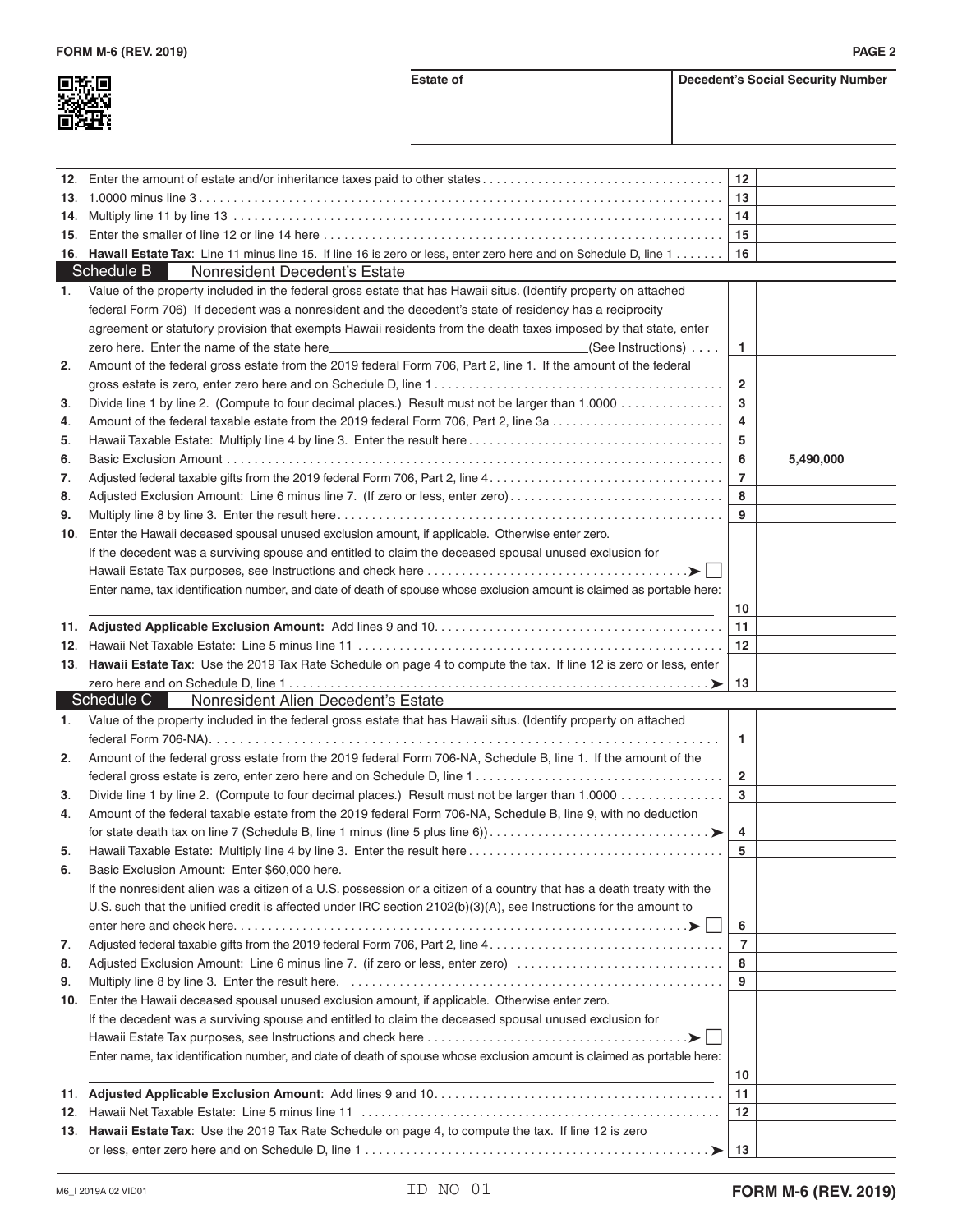

|                | Schedule D<br><b>TAX COMPUTATION</b>                                                                                          |                |  |
|----------------|-------------------------------------------------------------------------------------------------------------------------------|----------------|--|
| 1.             | Hawaii Estate Tax from Schedule A, line 16, Schedule B, line 13, Schedule C, line 13 or QDOT worksheet line 12> 1●            |                |  |
| 2.             |                                                                                                                               |                |  |
| 3.             |                                                                                                                               |                |  |
| 4.             |                                                                                                                               | $\overline{a}$ |  |
| 5.             |                                                                                                                               | -5             |  |
| 6.             |                                                                                                                               | 6              |  |
| 7.             | Amount Paid - Pay the balance due in full. Submit payment online at hitax.hawaii.gov or attach check or money                 |                |  |
|                | order payable to "Hawaii State Tax Collector." Write the decedent's name, social security number, and "Form M-6"              |                |  |
|                |                                                                                                                               | 7 <sup>o</sup> |  |
|                | PART 2 - PORTABILITY OF THE DECEASED SPOUSAL UNUSED EXCLUSION (DSUE) ELECTION                                                 |                |  |
|                |                                                                                                                               |                |  |
|                | DSUE amount portable to the surviving spouse. (To be completed by the estate of a decedent making a portability<br>election.) |                |  |
| 1.             | Deceased Spousal Unused Exclusion Election:                                                                                   |                |  |
|                |                                                                                                                               |                |  |
|                | If Schedule A, line 10, Schedule B, line 12 or Schedule C, line 12 is less than zero, and the decedent is survived by         |                |  |
|                | a spouse (including a partner in a civil union recognized in Hawaii) and the decedent is a resident of Hawaii or              |                |  |
|                | nonresident of Hawaii but a U.S. resident or citizen, or if decedent is a nonresident of U.S., not U.S. citizen but are       |                |  |
|                | allowed to claim a deceased spousal unused exclusion pursuant to a treaty obligation of the United States, see                |                |  |
|                |                                                                                                                               |                |  |
|                | Enter the amount from Schedule A, line 10, Schedule B, line 12 or Schedule C, line 12 here as a positive number               | -1             |  |
| 2 <sub>1</sub> | Deceased Spousal Unused Exclusion Election: Enter the amount shown on Part 2, line 1 or \$5,490,000, whichever                |                |  |
|                | is less. This is the DSUE amount portable to the surviving spouse. To elect portability of the deceased spouse                |                |  |
|                |                                                                                                                               | $\overline{2}$ |  |
|                | <b>PART 3 - ODOT WORKSHEET FOR DECEDENTS MAKING A FEDERAL ODOT ELECTION</b>                                                   |                |  |

## **PART 3 - QDOT WORKSHEET FOR DECEDENTS MAKING A FEDERAL QDOT ELECTION**

| <b>Caution:</b> |                                                                                                                           | Complete ONLY if decedent's surviving spouse is not a U.S. citizen but makes a federal Qualified |  |    |   |  |
|-----------------|---------------------------------------------------------------------------------------------------------------------------|--------------------------------------------------------------------------------------------------|--|----|---|--|
|                 |                                                                                                                           | Domestic Trust (QDOT) election                                                                   |  |    |   |  |
| 1.              |                                                                                                                           |                                                                                                  |  |    |   |  |
| 2.              |                                                                                                                           |                                                                                                  |  |    |   |  |
| 3.              |                                                                                                                           |                                                                                                  |  |    |   |  |
| 4.              |                                                                                                                           |                                                                                                  |  | 4  |   |  |
| 5.              |                                                                                                                           |                                                                                                  |  |    | 5 |  |
| 6.              |                                                                                                                           |                                                                                                  |  |    |   |  |
| 7.              |                                                                                                                           |                                                                                                  |  |    |   |  |
| 8.              |                                                                                                                           |                                                                                                  |  | -8 |   |  |
| 9.              |                                                                                                                           |                                                                                                  |  | 9  |   |  |
| 10.             |                                                                                                                           |                                                                                                  |  |    |   |  |
|                 |                                                                                                                           |                                                                                                  |  |    |   |  |
|                 |                                                                                                                           |                                                                                                  |  |    |   |  |
|                 | <b>Note:</b> This amount is the same as the federal amount but disregarding the deduction for any state death taxes paid. |                                                                                                  |  |    |   |  |
|                 |                                                                                                                           |                                                                                                  |  |    |   |  |